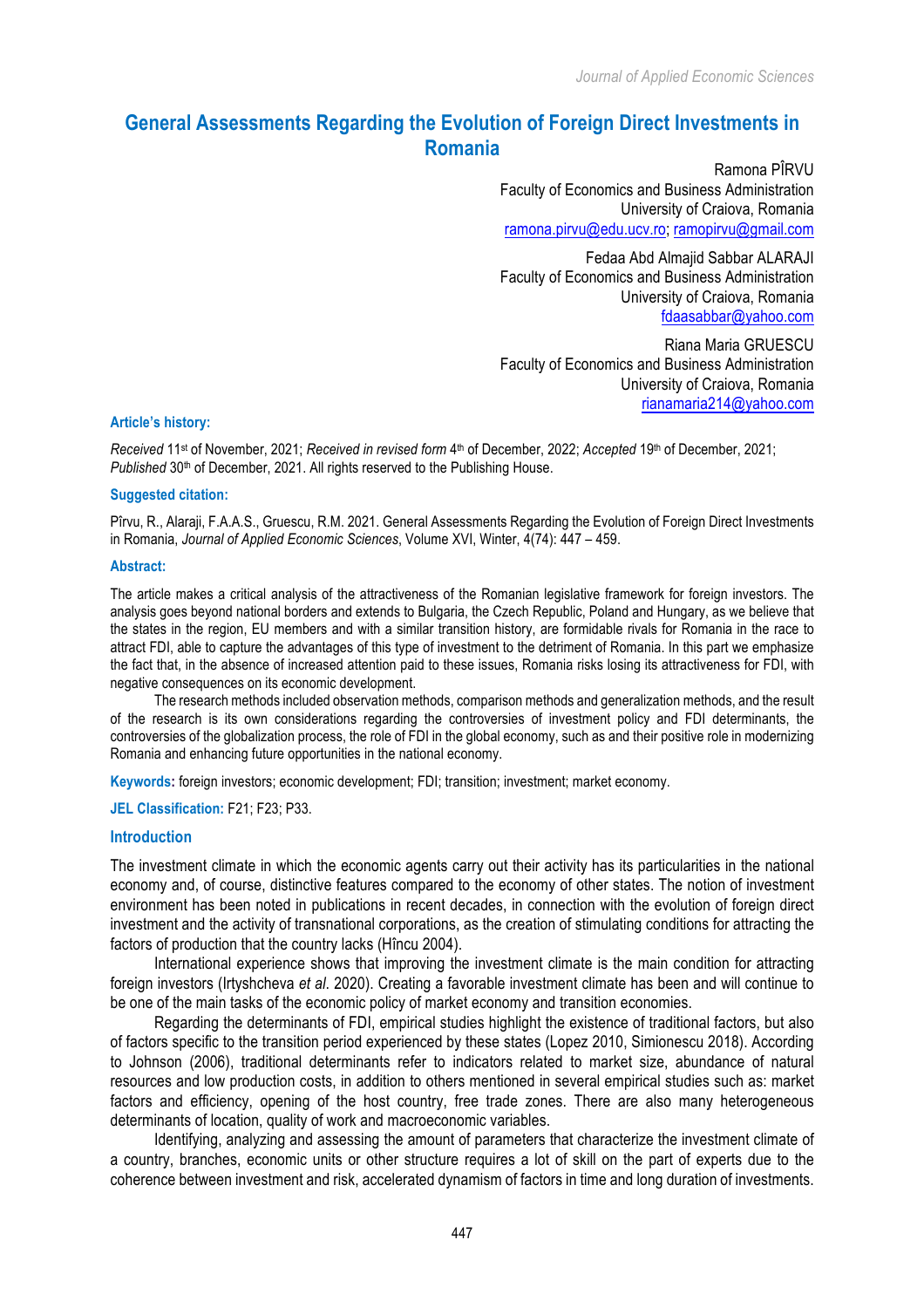In these circumstances, investors in the substantiation of the investment decision, make a general assessment, depending on their objectives, on the investment climate, using in this sense both ordinary techniques but also using the opinion of various renowned experts in this field (Fetiniuc and Timuş 2003).

Uncertainty is what makes investments risky and, as a result, requires investors to take risks. From this perspective, determining the investment climate for a country, branch or economic unit is a requirement of time for investors, especially since the magnitude of these components is able to change the investment behavior of operating units and the attitude of potential investors.

# **1. The Development of Foreign Direct Investments and Transnational Companies in the Romanian Economy After 1990**

During the transition years, the amount of foreign direct investment in CEE countries reached different levels and followed distinct trajectories, due to the particularities of each state, the degree of openness, the level of understanding and forecasting of investment phenomena, political will and absorption capacity. The differences that were created between Romania and the other countries in transition generated a problem that was difficult to overcome and an unfavorable image that influenced the decision-making of foreign investors. These differences, which consist of the total volume invested, the annual rate of investment, per capita investment or other indicators, can be explained by several causes that actually characterize the position that a certain country has in the international financial circuit.

First of all, in Romania, the position of decision makers, especially political ones, towards foreign direct investment was different, both in content and consistency compared to neighbor countries. We consider that this factor largely explains the differentiations mentioned above. At the same time, in order to strengthen these findings, one can use the characteristics of the general investment environment, determined among others by the social, cultural and educational climate in which they developed during the transition. The receptivity of the citizens, their degree of education and training, flexibility and mentality were decisive, especially during the first years after 1989.

Romania's potential in terms of foreign direct investment did not reach high levels after 1990. Initial figures were lower than in neighbor countries and the policies implemented by governments in power between 1990 and 2004 were not such as to encourage foreign capital to invest in the long term. Moreover, the country risk assessed by international rating agencies has been a major obstacle to long-term investment. Beside the poor performance of the economy there were political instability and the less democratic aspects that accompanied the transition of the 1990s. In brief, we have the image of a country that has consistently been ranked on one of the poorest positions in Europe in terms of democracy and economy. This statistic shows that in the first decade after 1990, virtually no investment was made in Romania. The absence of a functioning market economy, the lack of political will to create a stable and transparent business environment, the chaotic granting of tax incentives that many investors (especially individuals) have used to create ghost companies and tax evasion, and the lack of business opportunities due to the delay in the privatization process, kept large foreign investors away. In addition, there were sufficient investment attractions in Hungary, the Czech Republic and Poland where there was a stronger political will to complete economic reforms and complete the process of transition to a market economy.

Romania received the status of a functioning market economy from the EU only in the October 2004 country report, one year after Bulgaria and 8 years after the leading group of Central European countries. In the absence of any priority sectors set at the economic level by the government, each ministry considered its field as the most important for the country's economic growth. Under these conditions, investors were welcome in all sectors, but this indiscriminate opening created even more mistrust among them. At the same time, the websites of development agencies in the Czech Republic and Hungary briefly describe the economic areas of priority interest to those governments.

In Romania, foreign investments of 10,000 USD were treated in the same way as those of 50,000,000 USD, for both cases the Romanian law offering the same fiscal or other incentives. Legislative and institutional instability, continuous and unpredictable changes in taxation in a negative sense, but also the underground resistance to change of state structures and outdated mentalities of employees of companies with majority state capital, corroborated by the absence of a real privatization offer have determined investors, in the early 1990s, to focus mainly on greenfield investments in labor-intensive industries or the creation of joint ventures with local partners.

In these conditions, the political decision taken by the EU in 1999 on the opening of Romania's EU accession negotiations and their effective start in February, 2000 were finally a sign for foreign investors that in Romania it is possible to face a normalization of social and economic life, to achieve economic stability that will create a favorable climate for investment.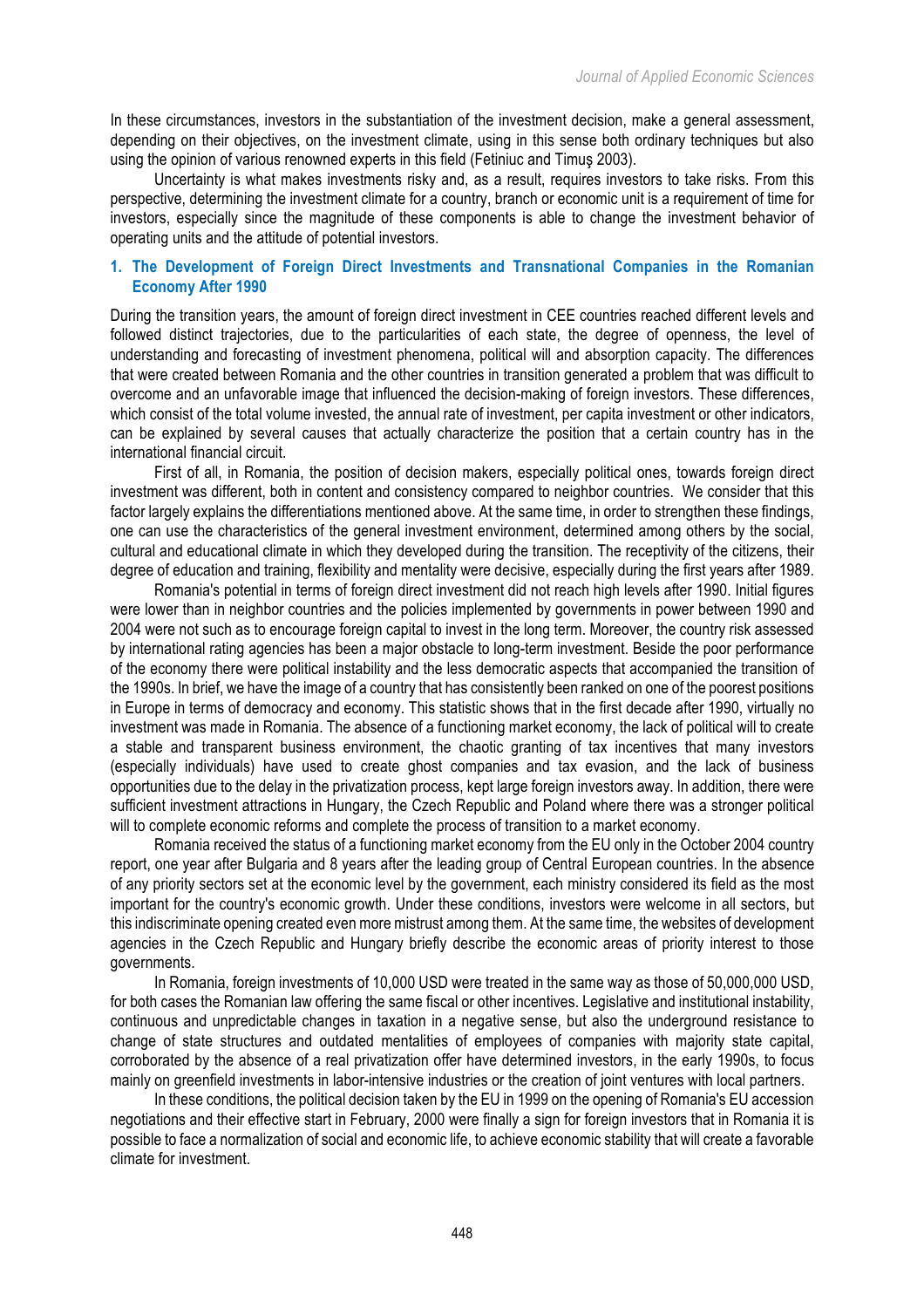The preamble of Romania's integration into the EU was characterized by the intensification of the circulation of goods and services between Romania and the other Member States, so Romania tightened its economic relations with other Member States, and in the last ten years imports and exports have doubled in real terms.

Between 1990 - 2002, the profile of foreign investors had some specific features: they either focused on making an investment that would bring short-term gains or made a medium-term business plan, hoping that at the end of five years of investment they could retrieve what they have invested and think about what they can do next, how they can readjust the business to the ever-changing economic environment. Investments made during this period increased quite a bit, suffered stagnation and obstacles, experienced some difficulties in expanding the business. Although important packages of incentives and fiscal facilities were granted, the reaction of the economic environment was still delayed and weak (Pîrvu *et al.* 2011).

Under these conditions, of a low elasticity of the economic environment to an item invested by a foreigner, the investor could not accelerate the cycle of his investments and did not want this. Profits did not react elastically to an invested item, they could be large investments that did not generate profits for a long time, or they could be very small investments that would bring big and fast gains (Pîrvu *et al.* 2008). After 2002, there was an increase in value registered at the investor level, which encouraged and made them increase their contributions in Romania. An invested item could suddenly end up generating profits above budgeted expectations, and there were some cases when, once a market segment being conquered, either the segment itself expands or other categories of buyers are attracted, above expectations and without being based on a sustained marketing policy.

As a result of the favorable developments, in 2004 the GDP reached the level of 1989, but in the conditions of substantial improvement and modernization of the structure on sectors and sub-sectors of the national economy, tightening relations with economically developed countries within the EU. The most important results of the economic policy applied during this period we consider that they aimed at:

- macroeconomic stabilization and increasing economic growth, in order to achieve convergence with the level of development of the Member States of the European Union, the level of economic growth being, from 2001 to 2006, among the highest among the candidate countries and in the world;
- improving Romania's access to foreign capital markets under favorable interest conditions, the rating agencies improving each year the ratings of Romania;
- the recovery of public finances, through the strict control of the budget deficit and the improvement of the collection of revenues, completing the reform in the financial field, so that the financial policy becomes a stimulating factor of the economic growth;
- reducing inflation: coherent and balanced programming of macroeconomic policies has ensured the achievement of a single-digit inflation target in 2004;
- the accelerating the structural reforms, the privatization and restructuring, making the private sector becoming predominant in the structure of the social capital for the first time after 60 years.

The following paragraph is focused on a retrospective analysis of foreign direct investments and their vectors - transnational companies - in the Romanian economy after 1990, following their development during the two stages of qualitative development of the national economy in these three decades: the transition period to the market economy and pre-accession (1990-2006) and the period since getting the status of member of the European Union until present. We have to say that the data and information regarding the values of foreign direct investments that we will present in this subchapter are very different for the same analyzed period, depending on the methodology of their presentation by various institutions (UNCTAD, BNR, INSSE, Trade Register Office).

Thus, in the period 1990–2002 investments hardly increased, profits required increased efforts and there was little resilience of the economy to investments, then in the period 2002-2005 investments grew rapidly, profits exceeded the budget and economy elasticity to investment was high; so, in 2005-2007 unexpected flows of foreign capital were registered, starting to witness a competition between Romanian and foreign investors, but also between foreign ones and investors started to learn about the funds that they can obtain for various projects.

The foreign direct investments flows to Romania were largely determined by the degree of safety that investors felt regarding guaranteeing the free movement of goods, services, capital and labor. The table below shows the evolution of foreign direct investment in Romania during 1999-2006, compared to other EEC countries.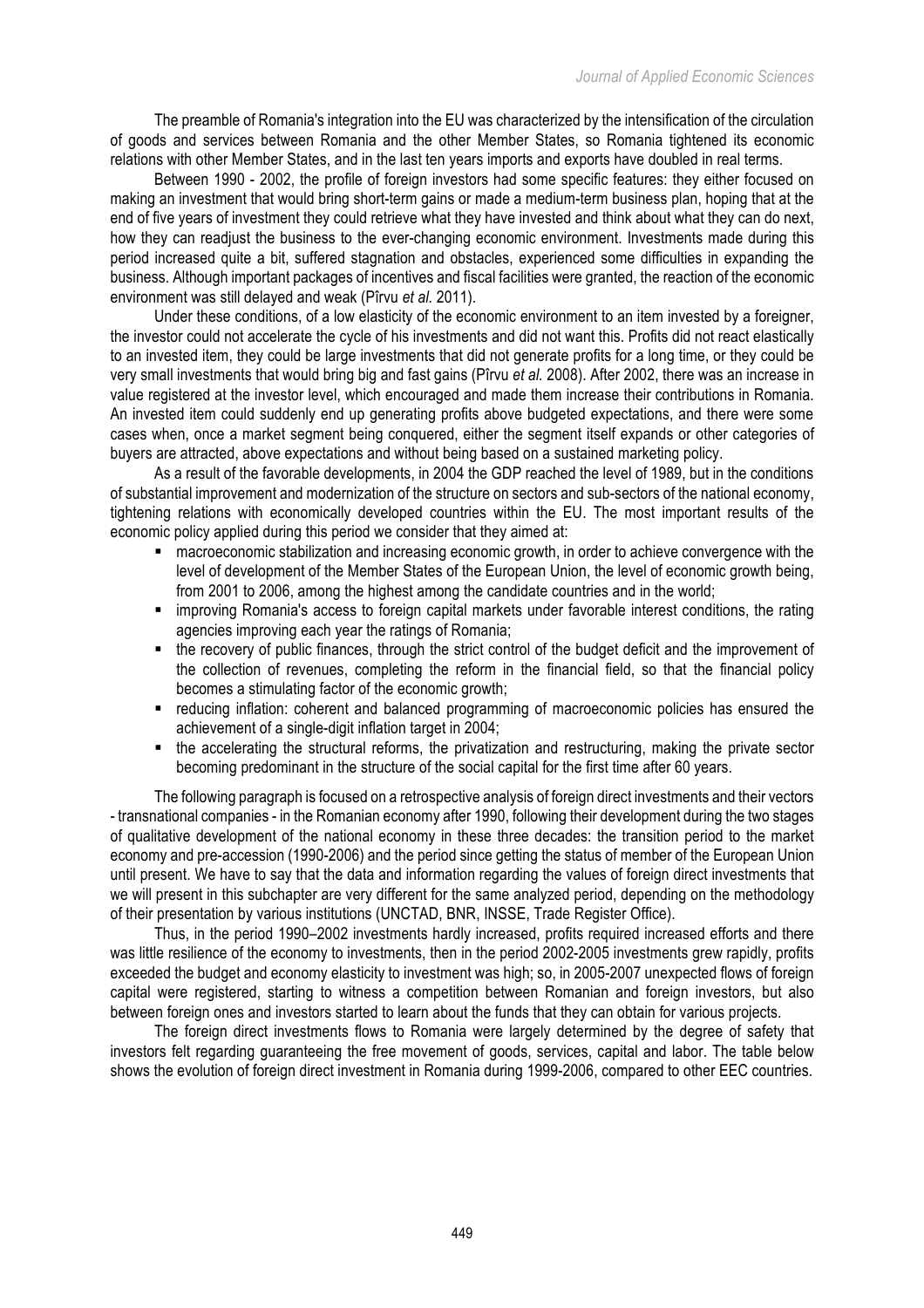| Country/<br>Year | 1991-1996<br>annual average | 1997  | 1998  | 1999  | 2000  | 2001  | 2002  | 2003  | 2004   | 2005   | 2006   |
|------------------|-----------------------------|-------|-------|-------|-------|-------|-------|-------|--------|--------|--------|
| Czech Republic   | 1.177                       | 1300  | 3.718 | 6.324 | 4.986 | 4.916 | 8.483 | 2.101 | 4.974  | 11.658 | 5957   |
| Estonia          | 162 <sub>1</sub>            | 267   | 581   | 305   | 387   | 542   | 307   | 919   | 971    | 2.879  | 1.674  |
| Poland           | 2.119                       | 4.908 | 6.365 | 7.270 | 9.342 | 8.830 | 4.131 | 4.589 | 12.890 | 9.602  | 13.922 |
| Romania          | 206                         | .215  | 2.031 | .041  | 1.025 | 1.137 | .144  | 2.213 | 6.517  | 6.483  | 11.394 |
| Slovenia         | 122                         | 334   | 216   | 107   | 136   | 503   | .865  | 333   | 827    | 496    | 363    |
| Slovakia         | 201                         | 220   | 684   | 390   | 2.075 | 1.475 | 4.094 | 756   | 3.031  | 2.107  | 4.165  |
| Hungary          | 2.205                       | 2.173 | 2.036 | 1.944 | 1.643 | 2.414 | 2.994 | 2.137 | 4.506  | 7.619  | 6.098  |

### Table 1. FDI flows received by CEE countries (1991- 2006)

*Note:* millions of dollars

*Source*: UNCTAD, World Investment Report 1999, 2003, 2006 and 2007 p. 252-254

Table 1 shows that Romania is the beneficiary of constantly increasing foreign investment flows. The year 1997 was the one when a real intention to invest in Romania developed, which led to the starting of the government policy measures regarding the regional and overall development of the Romanian economy. Economic growth proved to be directly related to these investments, the packages of measures that began to be implemented at that time showed a change in the management mentality of the Romanian macroeconomic for fear of further repatriations of capital, which would affect the balance of payments, when promoting regional development measures, based exactly on the flows of foreign direct investments. Government packages taken at that time precisely aimed attracting foreign investment and direct it to certain regions or sectors, with the aim of sustainable development and raising or sustaining living standards.

According to the data presented in the World Report on Foreign Investments 2007 (UNCTAD), in the period 1991-2006, Romania attracted foreign direct investments totaling USD 41,001 million, a lower level than that registered by other countries in the region, such as: Poland (103,616 million USD), Hungary (81,760 million USD) and the Czech Republic (77,460 million USD).

| Country/<br>Year  | 2007  | 2008  | 2009   | 2010  | 2011  | 2012 | 2013   | 2014   | 2015     | 2016    | 2017 | 2018  | 2019  |
|-------------------|-------|-------|--------|-------|-------|------|--------|--------|----------|---------|------|-------|-------|
| <b>Bulgaria</b>   | 12388 | 9855  | 3385   | 1525  | 1849  | 1375 | 1450   | 462    | 2220     | 1026    | 1829 | 1214  | 1223  |
| Czech<br>Republic | 10444 | 6451  | 2927   | 6141  | 2318  | 7984 | 4990   | 5492   | 465      | 9815    | 9522 | 11010 | 7577  |
| Estonia           | 2725  | 1731  | 1840   | 1598  | 340   | 1517 | 950    | 685    | 36       | 1059    | 1921 | 1486  | 3044  |
| Poland            | 23561 | 14839 | 12932  | 13876 | 20616 | 6059 | 6038   | 14269  | 15271    | 15690   | 9179 | 13947 | 13220 |
| Romania           | 9921  | 13909 | 4844   | 2940  | 2522  | 2748 | 3617   | 3216   | 3840     | 5000    | 5419 | 6219  | 5971  |
| Slovenia          | 1514  | 1947  | $-659$ | 360   | 998   | -59  | $-679$ | 1051   | 1675     | 1246    | 898  | 1369  | 910   |
| Slovakia          | 3581  | 4868  | -6     | 1770  | 3491  | 2826 | 591    | $-513$ | 106      | 806     | 4017 | 1184  | 2449  |
| Hungary           | 71485 | 6325  | 1995   | 2202  | 6290  | 3983 | 3091   | 7968   | $-14537$ | $-5439$ | 3502 | 8365  | 5205  |

| Table 2. FDI inflows by receiving economy 2007-2019 |
|-----------------------------------------------------|
|-----------------------------------------------------|

*Note*: millions of dollars

*Source*: UNCTAD, World Investment Report 2010, 2014, 2020 p. 241-256

After 2007, the gap between Romania and the other countries in Central and Eastern Europe becomes more and more visible. Thus, although it benefited from increasing foreign direct investment flows in the last years until joining the EU, which ranked it  $2^{nd}$  place within the analyzed countries, until 2006, and  $4^{th}$  place until 2019, Romania registered poorer results when we analyze the stock of foreign direct investments and the stock of foreign direct investments per capita (Figure 1 and Figure 2).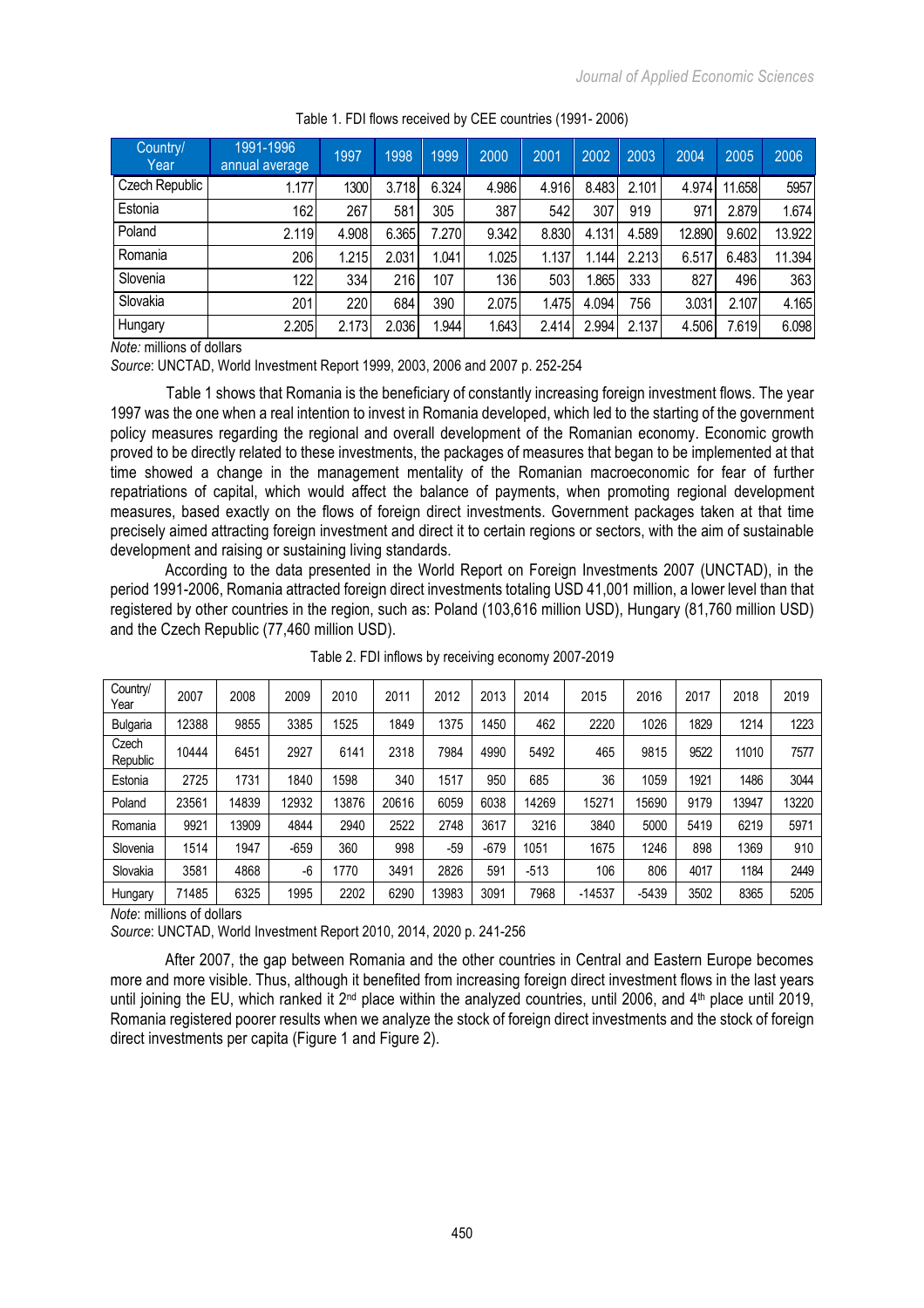

## Figure 1. FDI stock, by economy, 2006 and 2019(mil. USD)

*Source*: UNCTAD, World Investment Report 2010, 2014, 2020 p. 241-256

Therefore, although it is the second largest country (area and population) in Central and Eastern Europe, after Poland, Romania ranks  $4<sup>th</sup>$  in terms of the stock of FDI received. This development proves the weak involvement of foreign capital in the Romanian economy compared to other Central and Eastern European states, highlighted even more strongly if we use the economic indicator the stock of FDI per capita as a criterion. From this point of view, in the ranking of the Central and Eastern European countries analyzed, Romania is on the last position with a level of FDI stock per capita of only 1900 USD/capita in 2006 and 5004 USD/capita in 2019. In comparison with the other countries in the region, the discrepancies are very deep, especially if we compare the level of FDI stock per capita registered in Romania with that of countries like Estonia (9741 USD/capita in 2006 and 20,815 USD/capita in 2019) and the Czech Republic (7520 USD/capita in 2006 and 17,068 USD/capita in 2019). A similar situation, though not as dramatic as the situation in Romania, is recorded in Bulgaria (USD 7408/capita).



Figure 2. FDI stock, by economy, 2006 and 2019 per capita (USD)

*Source*: Author calculation using data from following source: UNCTAD, World Investment Report 2007, World Investment Report 2020, Romania's Statistics 2007, p. 948-949

Romania and Bulgaria were much below the region's average in terms of FDI stocks per capita, which strongly proves the low attractiveness of these countries for foreign direct investment. At the opposite pole there were states such as Estonia, the Czech Republic and Hungary, where massive inflows of foreign capital registered significant stocks in 2006, confirming the success of FDI promotion policies.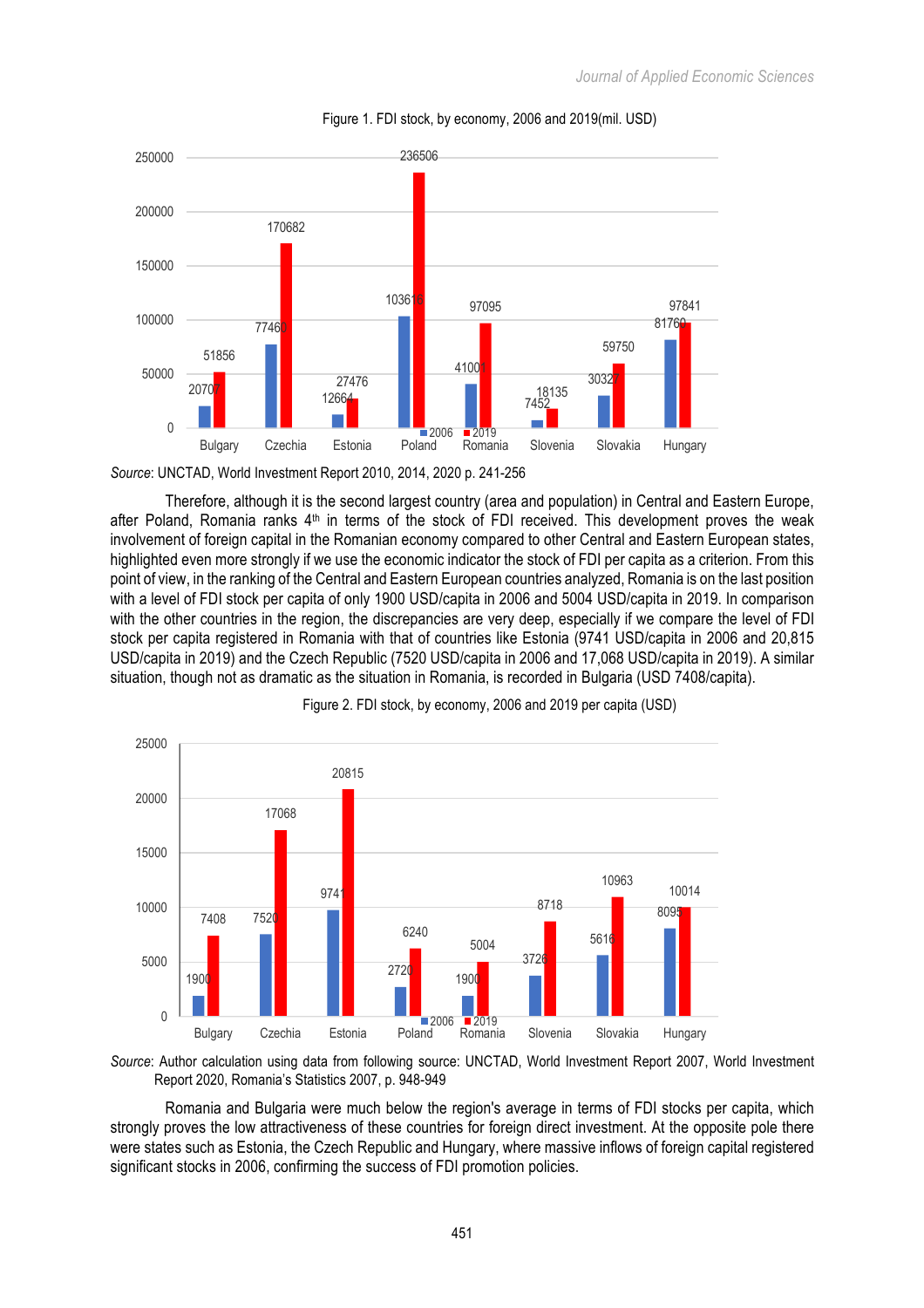Economic crisis starting in the second half of 2008 interrupted the flow of foreign direct investment: after reaching an absolute record of about \$ 14 billion in current prices in 2008, they fell by about 70% after, practically returning to levels of about \$ 4 billion per year, levels recorded in 2004-2006.

# **2. Romania's Foreign Direct Investment Inflows by Country of Origin**

The improvement in business environment, the effects of the introduction of the single tax rate and the positive attitude of foreign partners regarding Romania led to the attraction of a volume of foreign direct investments totaling 9.1 billion Euros in 2006. The 2006 record value of 9.082 billion Euros, increased by 74.24% in comparison to the same period last year (5.213 million Euros), includes the amount of 2.2 billion euros, representing the takeover by Erste Bank of 36.8% of RCB shares. On 31st, December, 2019, the FDI balance registered, compared to 2006, a total FDI balance increased by 136.8%.

The first 5 countries (see Table 3.) ranked by the share in the FDI balance on December  $31st$ , 2006, respectively December 31st, 2019, are: Austria, the Netherlands, Germany, Greece and Italy, respectively, the Netherlands, Germany, Austria, Cyprus and Italy, in 2019.

|                  |       | 2006                | 2019   |                     |  |  |
|------------------|-------|---------------------|--------|---------------------|--|--|
| <b>Countries</b> | Total | of which greenfield | Total  | of which greenfield |  |  |
| Netherlands      | 5,887 | 4,160               | 20,515 | 12,208              |  |  |
| Austria          | 7,942 | 2,029               | 11,107 | 4,905               |  |  |
| Germany          | 3,473 | 2,393               | 10,893 | 9,798               |  |  |
| Italy            | 2,322 | 1,378               | 7,263  | 3,202               |  |  |
| Cyprus           | 1,674 | 1,050               | 5,492  | 3,691               |  |  |
| France           | 2,766 | 901                 | 5,486  | 2,380               |  |  |
| Switzerland      | 2,372 | 279                 | 3,792  | 1,977               |  |  |
| Luxembourg       | 428   | 174                 | 3,779  | 2,442               |  |  |
| United Kingdom   | 335   | 403                 | 2,853  | 1,673               |  |  |
| Belgium          | 321   | 293                 | 2,518  | 2,370               |  |  |
| Czech Republic   | 330   | 68                  | 2,036  | 1,103               |  |  |
| Hungary          | (1)   |                     | 1,612  | 1,139               |  |  |
| Spain            | 263   | 171                 | 1,425  | 960                 |  |  |
| Greece           | 2,680 | 970                 | 1,249  | 809                 |  |  |
| Poland           |       |                     | 925    | $-(2)$              |  |  |
| <b>USA</b>       | 628   | 461                 | 901    | 820                 |  |  |
| Sweden           | 347   | $\overline{314}$    | 683    |                     |  |  |
| Ireland          |       |                     | 678    |                     |  |  |
| Denmark          | ٠     |                     | 642    |                     |  |  |
| Turkey           | 446   | 292                 | 523    |                     |  |  |
| Other countries  |       |                     | 3,932  | 5,098               |  |  |

Table 3. FDI in Romania on 31<sup>st</sup> December, 2006 versus 31<sup>st</sup> December, 2019 by countries of origin

*Note*: (1) countries with investment lower than 100 million euro; (2) origin countries with *greenfield* companies' investment lower than 500 million euro

*Source*: NBR, FDI balance in Romania on December 31st 2006, www.bnr.ro; NBR, FDI in Romania in 2019, p. 15-17

The ranking was made according to the country of the direct shareholder of at least 10% of the share capital of the resident direct investment enterprises, according to the "immediate country basis" principle.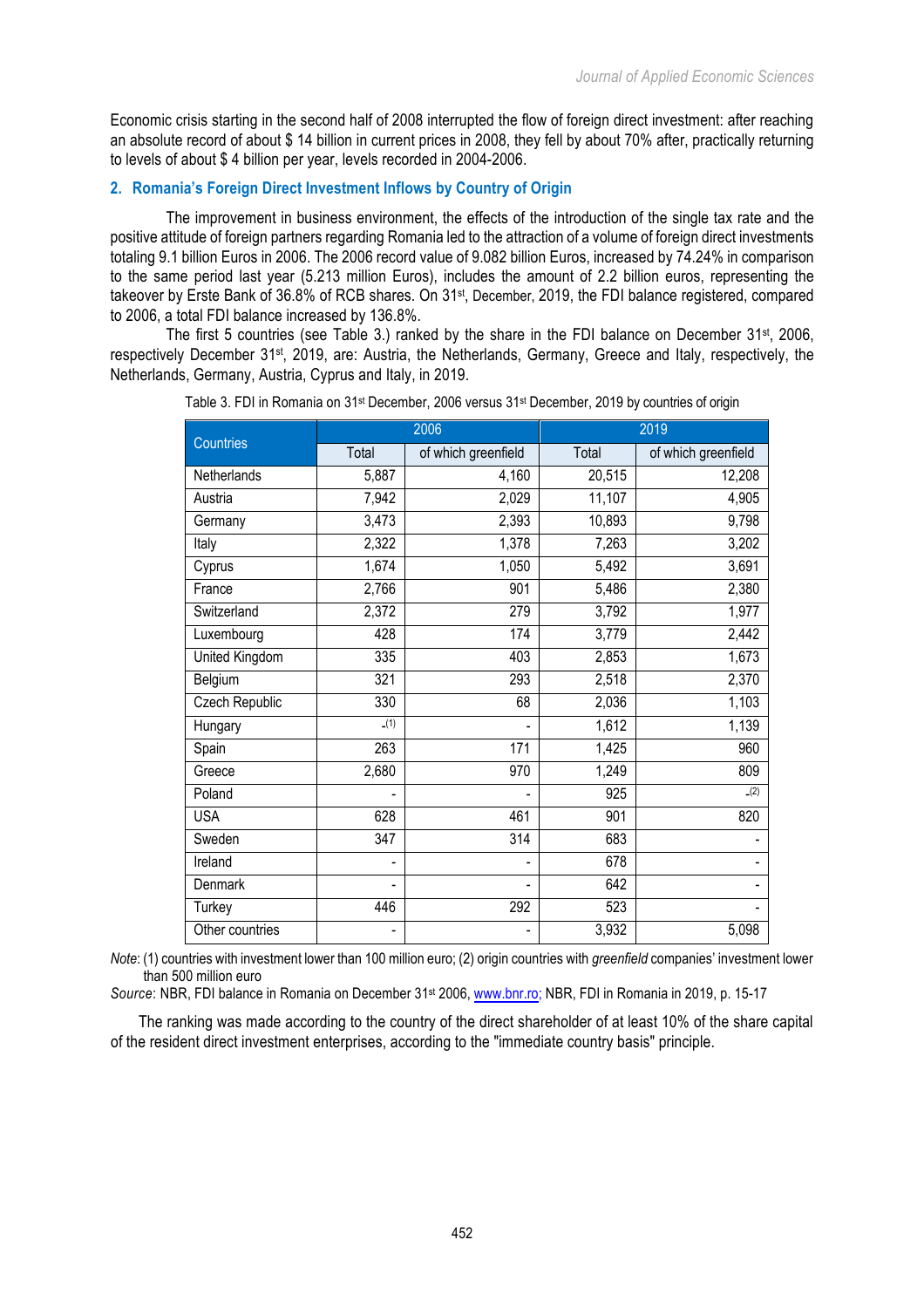



*Source*: Author calculation using: NBR, FDI balance in Romania, December 31st 2006, www.bnr.ro; NBR, FDI in Romania in 2019, p. 15-17

"According to BD4 and BPM6 methodologies, the ultimate investor is the entity at the top of the ownership chain, *i.e.* not controlled by any other entity. Internationally, there are two different approaches used to reallocate the FDI stock from the immediate investing country (the direct holder of the equity) to the ultimate investing country: – the proportional approach, which identifies the entity that controls the direct investor, namely the entity that makes the decision to invest; – the control approach, which identifies the entity that controls the FDI enterprise by employing the concept of ultimate controlling institutional unit.





*Source*: Author calculation: NBR, Balance of FDI in Romania on December 31st 2006, www.bnr.ro; NBR, FDI in Romania, 2019, p. 15-17

The statistics on the ultimate investing country of resident FDI enterprises presented in Figure 5 were based on the European Groups Register 15 and were compiled using the control approach, as well as the data provided by the Statistics Department of the National Bank of Romania regarding the source and destination of inward and outward direct investment. In the case of FDI enterprises where the identification of the ultimate investor was not possible, the breakdown by country relied on the Immediate Country Basis principle" (BNR, FDI in Romania in 2019).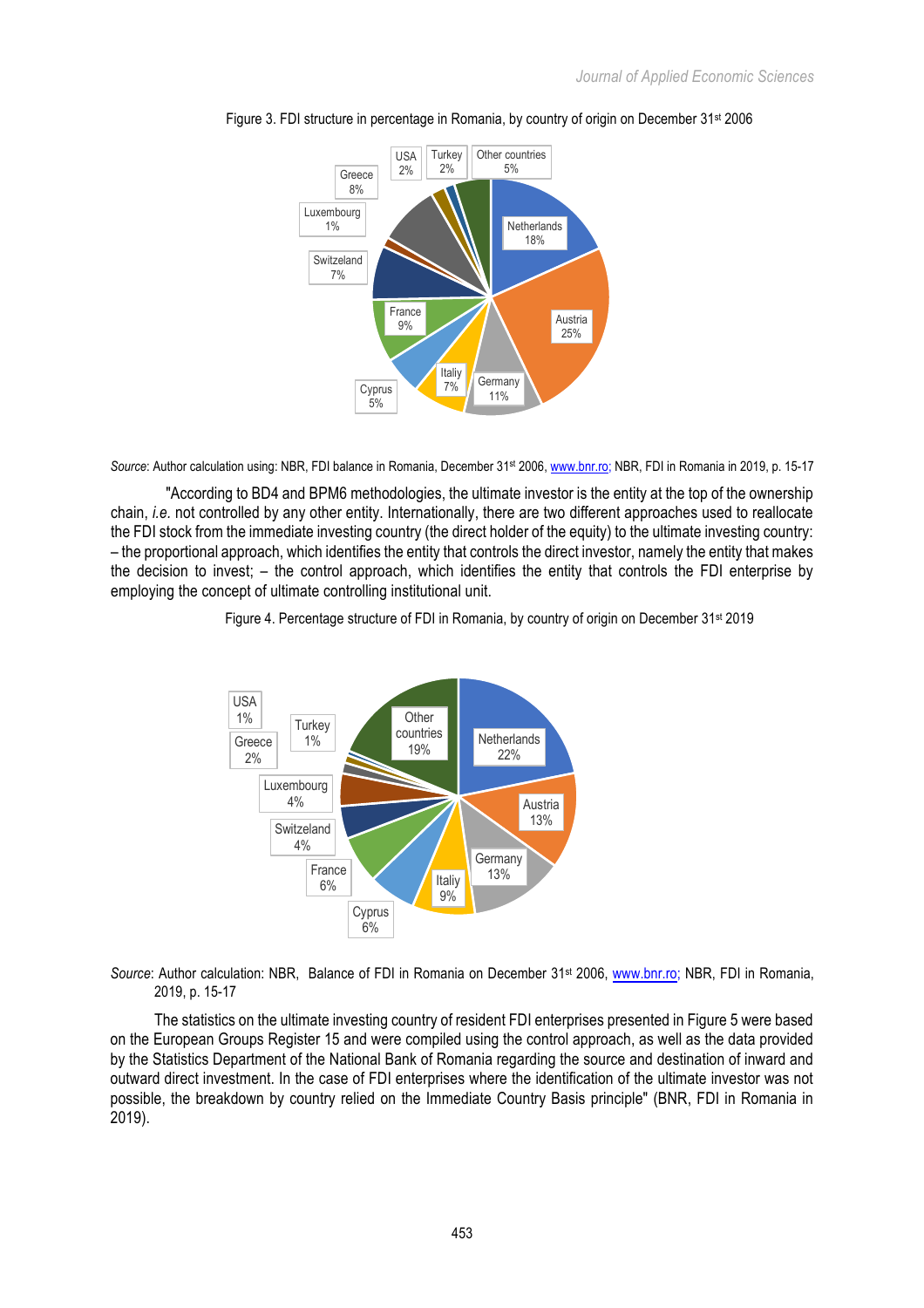

### Figure 5. FDI stock by ultimate investing country

*Note*: NBR, FDI in Romania in 2019, p. 15-17; \* includes foreign direct investment in FDI enterprises where the ultimate investing country is Romania, as well as foreign investment in FDI enterprises in which foreign investors hold less than 50% of the share capital/voting rights and control is, thus, held by residents (the control approach)

Romania's attractiveness as a destination country for foreign investors was also represented by the increase in the number of newly registered foreign-owned companies. As a share, the year 2006 represents 9.1% of the total number of companies with foreign participation in capital registered in Romania during the period 1991-2006 (see Table 4 from Appendix A).

European countries are Romania's main business partners, taking into account that 92% of the value of the subscribed share capital from the stock accumulated in the period 1990 - 2019 comes from these countries, and the percentage of capital from European Union countries is 88%. In the ranking of foreign investments by countries of origin, the first five positions are countries of the European Union, countries whose presence in Romania represents a tradition in the field of business development.

The share capital subscribed by the newly registered companies with foreign participation in the registered capital followed the same ascending trend, with a high growth rate in the years 2004 - 2016, and slightly lower after this interval.

In 2007, 15,720 companies with foreign capital participation were registered, which represents the largest number of companies registered annually, until 2020. During the periods between 1992 - 1994 and 2004 - 2008 a number of annual registrations of more than 10,000 companies with foreign capital participation was recorded (Table no. 5).

The share capital subscribed by the companies with foreign participation - indicator that shows the total value of the contributions, in cash and in kind, subscribed by the shareholders to the incorporation of the company, as well as to the increase of the share capital during the existence of the company - recorded the highest values in the period 2004-2014, with peaks in 2008 and 2010.

The forecasts of the international organizations are confirmed by the development registered by the foreign direct investments in Romania, as well as by the number and value of the share capital subscribed by the companies with foreign participation. So, Romania represents an increasingly attractive destination for foreign investors due to joining the European Union, the adoption of the acquis communitaire and the low price of highly qualified labor.

## **Conclusion**

In terms of *policies to attract foreign direct investment*, Romania has gone through two distinct periods, a first period, which is broadly identified with the past decades, characterized by economic and legislative instability along with the lack of an adequate institutional framework and a clear and coherent strategies, followed, during the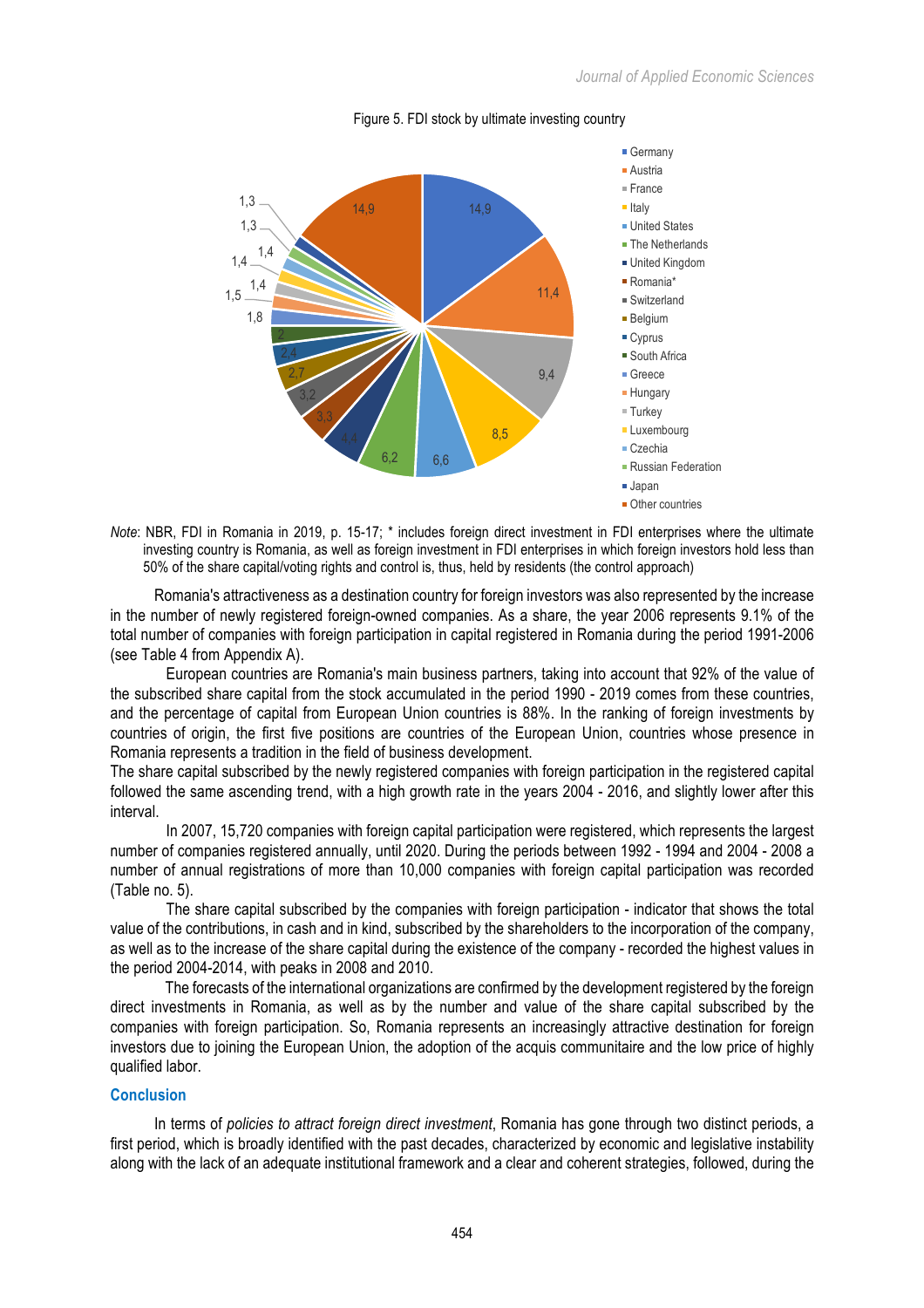EU accession period, by the significant improvement of the legislative and institutional framework against the background of achieving economic stability.

Currently, in order to attract foreign investment, it is necessary to maintain a more favorable investment environment, which includes long-term macroeconomic stability, predictability of legislation that will ensure investors' rights and clear rules on investment activity, business infrastructure development, including financial, legal services, etc., as well as other components, among which the transparency in the activity of the state bodies, trusting the business environment, *etc*. Thus, special attention must be paid to attracting investment in exportoriented sectors of the national economy, which are able to ensure innovation and know-how transfer, high added value and the creation of an efficient technical and economic infrastructure. The core of macroeconomic policies aimed at attracting foreign capital investment is to identify those national competitive places able of providing an upward trend in the productivity and competitiveness of the economy as a whole, but all these are coordinated through strategic concepts enough compatible with emerging processes on the regional or even global level.

*The stocks of foreign direct investments received by Romania* are relatively low compared to the other CEE countries (especially Estonia, Hungary and the Czech Republic), being strongly concentrated in the areas that benefit from a higher level of development and a more modern infrastructure. The analysis of the evolution of foreign investment flows to Romania in the last 30 years has led us to the conclusion that economic policies, legislative and institutional stability, as well as the granting of incentives can greatly influence the decision of foreign investors. The size, attractiveness and clarity of the presentation of the investment projects offer play a major role in determining the volume of investment inflows. At the same time, we found that the use of financial or fiscal incentives is not a substitute for a stimulating legal framework but, in some cases, can be considered an additional element to an already attractive investment framework or compensation for market imperfections that can not be addressed and fixed otherwise. Joining the European Union, on January 1st, 2007, Romania achieves *a change of options and development mechanisms and tools*, making the transition from resource control to qualitative development through capital infusion and investment, based on the principle of competitiveness. Romania is currently making the transition from a sectoral approach, economic policies, to a multisectoral, integrated approach to development objectives.

Foreign direct investment is *one of the main leverages* that the Romanian state has at its disposal to stimulate regional development and the national economy as a whole. The increase of the GDP, of the living standard as a whole depends directly on the stimulation of the foreign investment flows to Romania. The investment activity of foreign companies is important for Romania due to the international, European, regional conditions. Market opportunities must be seized in order not to lose regional competition, given that there is already a group of Central and Eastern European (CEE) states that lead the group (here we have the Czech Republic, Poland, Hungary, Slovenia and Slovakia), the group of Baltic countries that is strongly supported by the Nordic countries, thus having a distinct developing trajectory, and Bulgaria seems to have in many situations a better image, but also determination in what it does, much more obvious than Romania.

Foreign direct investment should not be seen as an ultimate resource, which automatically leads to positive macroeconomic and microeconomic effects. *The efficiency of foreign direct investments* depends on their quality, as well as on the sectors where they are attracted, representing only one of the factors of Romania's economic growth. The flow of foreign investments significantly influences the evolution of *the share of different sectors* in the contribution to the GDP, determining, especially, the increase of the share of the services sector by entering a significant volume of investments in this sector, especially in the form of greenfield investments. Thus, we can say that the flow of foreign direct investment contributes, to a certain extent, to the convergence process, because, through the evolution of its composition, the GDP structure tends to become more similar to that of the older member countries of the European Union.

The inflows of foreign direct investment so far have been characterized by a strong polarization, with several areas or regions attracting most of the foreign investment. The positive effects that FDI generates cannot be denied, but their tendency to concentrate in certain regions, giving rise to growth poles, must be fixed by state actions, and last but not least overcoming this situation depending on the activity of local authorities. For the systemic transformation process to be truly successful, it must encompass all regions, and not remain concentrated only on certain regions, those that remain outside this process being negatively affected from economic development point of view. However, during the last 30 years, the gap between the regions of Romania has deepened, so that we can appreciate that currently in Romania there are several levels of development.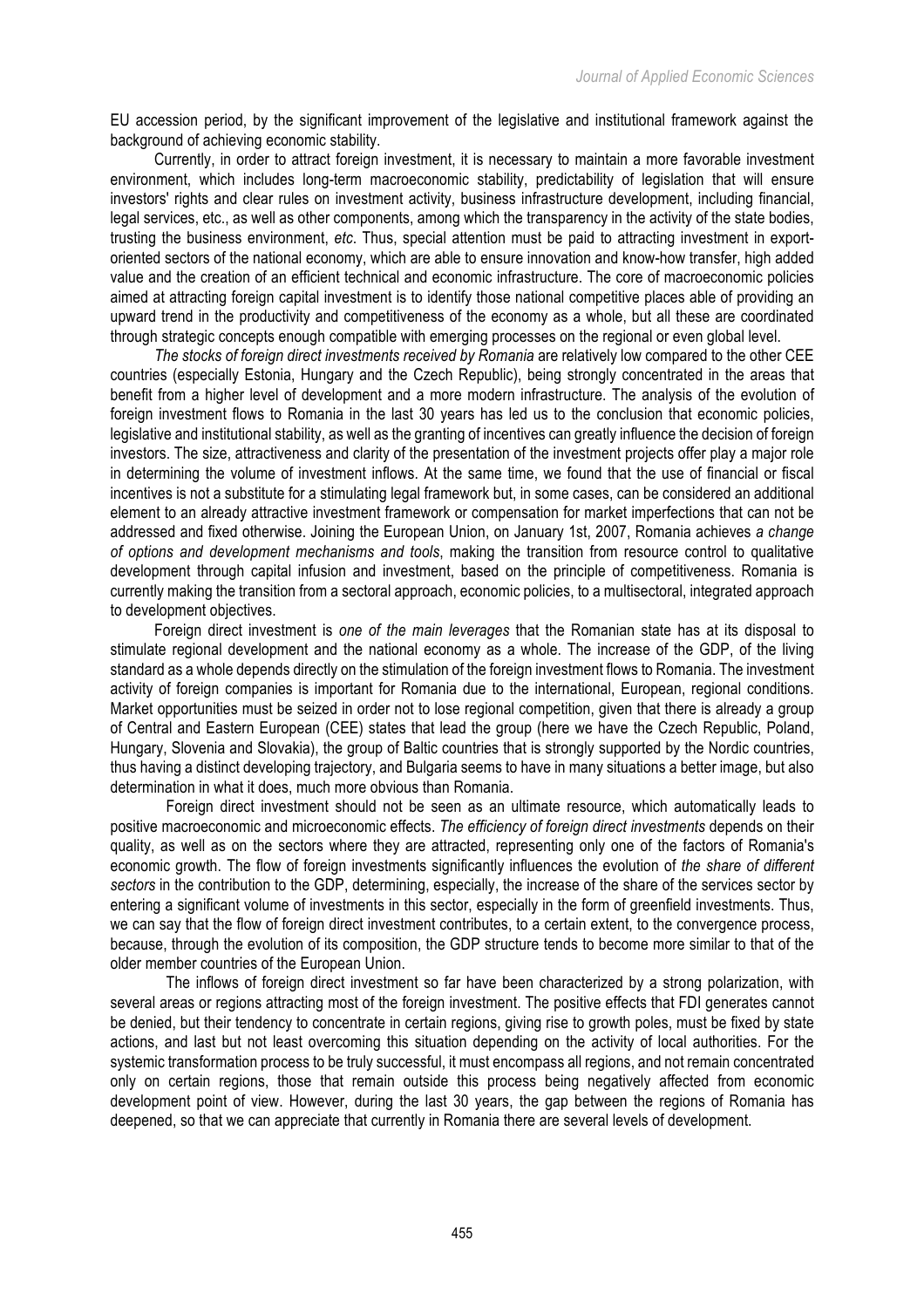## **References**

- [1] Bădîrcea, R., Manta, A., Pîrvu, R., and Florea, N. 2016. Banking integration in European context. *Amfiteatru Economic Journal,* 18(42): 317-334.
- [2] Hîncu, R. 2004. The stable flow of investments the rigor of the successful promotion of economic reforms, *European integration and economic competitiveness, International Symposium, September* 23-24, Volume III.
- [3] Irtyshcheva, I., Kramarenko, I., Shults, S., Boiko, Y., Blishchuk, K., Hryshyna, N., ... and Krapyvina, D. 2020. Building favorable investment climate for economic development. *Accounting*, 6(5): 773-780.
- [4] Johnson, A. 2006. FDI inflows to the transition economies in Eastern Europe: magnitude and determinants. *CESIS (Centre for Excellence for Studies in Science in Innovation),* Paper, 59: 1-65.
- [5] Fetiniuc, V., and Timuş, A. 2003. *Modeling the investment climate according to the determining factors*, published in Investments in the business system, I. Vasilescu, F. Luban, Ed. Eficon Press, Bucharest.
- [6] Lopez, D.A. 2010. The effects of economic factors in determining the transition in Europe and Central Asia, *Award Winning Economic Papers*, 8, 1-30.
- [7] Pîrvu, G., Lolescu, E., Pîrvu, R.C., and Tănasie, A. 2011. European Economy, *in Romanian: Economie Europeană*, Universitaria Publishing House.
- [8] Pîrvu, G., Gruescu, R., and Nanu, R. 2008. Romania's Strategy of Attraction of Foreign Investments. *Annals of the University of Petroșani Economics*, 8(2).
- [9] Simionescu, M.D. 2018. The impact of the economic crisis on foreign direct investment, *Doctoral thesis*, Bucharest, Romanian Academy.
- [10] Siskos, E., and Darvidou, K. 2021. Analyzing the FDI Dynamics and the Investment Climate Impacting the Economic Development of BSEC. *Economics of Development*, 19(3): 32-43.
- [11] Wach, K., Wojciechowski, L. 2016. Determinants of inward FDI into Visegrad countries: empirical evidence based on panel data for the years 2000-2012 1. *Economics and Business Review*, 2(1): 83-94.
- \*\*\* INSSE, Statistical Yearbook of Romania 2007-202
- \*\*\* NBR, FDI balance in Romania on December 31st 2006, www.bnr.ro; NBR, FDI in Romania in 2011.
- \*\*\* UNCTAD, World Investment Report 2007, 2014, 2020.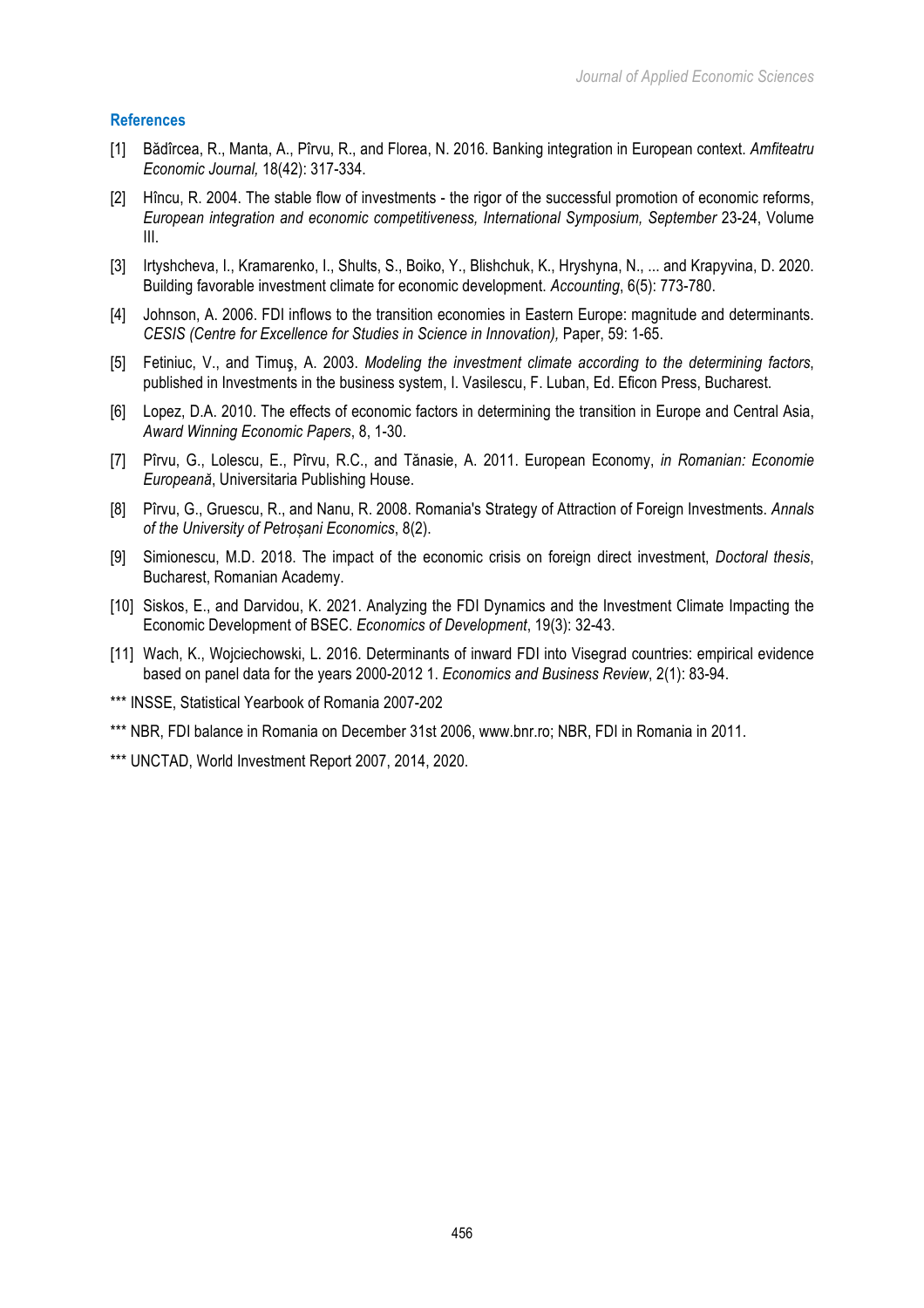# **APPENDIX A**

# Table 4. Ranking\* by resident country of investors in companies with foreign participation in capital on December 31st 2019

|                 |                              | Companies with foreign |                | Value of share capital     |        |                            |        |                            |        |  |  |
|-----------------|------------------------------|------------------------|----------------|----------------------------|--------|----------------------------|--------|----------------------------|--------|--|--|
|                 |                              |                        | participation  | Total in domestic currency |        | Total in exchange currency |        | Total in exchange currency |        |  |  |
| Rank            | Country                      |                        |                | <b>RON</b>                 |        | <b>USD</b>                 |        | <b>EURO</b>                |        |  |  |
|                 |                              | No.                    | $\%$           | Thousand<br><b>RON</b>     | $\%$   | Thousand<br><b>USD</b>     | $\%$   | Thousand<br><b>EURO</b>    | $\%$   |  |  |
| $\mathbf{0}$    |                              |                        | $\mathfrak{p}$ | 3                          |        | 4                          |        | 5                          |        |  |  |
|                 | <b>Total ROMANIA</b>         | 226.892                | 100,00         | 179.013.471,8              | 100,00 | 63.536.039,5               | 100,00 | 48.635.699,0               | 100,00 |  |  |
| -1              | <b>NETHERLANDS</b>           | 5.414                  | 2,41           | 36.534.068,0               | 21,05  | 12.603.134,8               | 20,56  | 9.287.822,8                | 20,61  |  |  |
| 2               | <b>AUSTRIA</b>               | 7.761                  | 3,45           | 16.599.925,9               | 9,56   | 7.067.270.3                | 11,53  | 4.899.153,0                | 10,87  |  |  |
| 3               | <b>GERMANY</b>               | 23.157                 | 10,31          | 16.599.074,8               | 9,56   | 6.963.380,8                | 11,36  | 4.979.638,3                | 11,05  |  |  |
| 4               | <b>CYPRUS</b>                | 6.144                  | 2,74           | 19.144.829,5               | 11,03  | 6.010.106.8                | 9,81   | 4.595.114,1                | 10,20  |  |  |
| 5               | <b>ITALY</b>                 | 48.799                 | 21,72          | 11.320.880,9               | 6,52   | 3.698.491,1                | 6,03   | 2.755.341,2                | 6,11   |  |  |
| 6               | <b>FRANCE</b>                | 9.570                  | 4,26           | 8.634.162,5                | 4,97   | 3.182.907,2                | 5,19   | 2.220.499,7                | 4,93   |  |  |
| $\overline{7}$  | <b>GREECE</b>                | 7.648                  | 3,40           | 7.114.335,7                | 4,10   | 2.636.662,2                | 4,30   | 1.904.002,9                | 4,23   |  |  |
| 8               | <b>LUXEMBOURG</b>            | 1.029                  | 0,46           | 8.269.135,4                | 4,76   | 2.528.172,0                | 4,13   | 1.966.536,0                | 4,36   |  |  |
| 9               | <b>SPAIN</b>                 | 6.102                  | 2,72           | 7.148.180,5                | 4,12   | 2.348.819,2                | 3,83   | 1.766.240,4                | 3,92   |  |  |
| 10              | <b>HUNGARY</b>               | 13.952                 | 6,21           | 5.714.429,3                | 3,29   | 1.811.982,1                | 2,96   | 1.412.680,0                | 3,13   |  |  |
| 11              | SWITZERLAND                  | 3.106                  | 1,38           | 4.454.014,0                | 2,57   | 1.672.959,9                | 2,73   | 1.229.207,6                | 2,73   |  |  |
| 12              | <b>CZECH REPUBLIC</b>        | 1.098                  | 0,49           | 5.138.560,0                | 2,96   | 1.456.223,1                | 2,38   | 1.216.909,1                | 2,70   |  |  |
| $\overline{13}$ | UK                           | 5.957                  | 2,65           | 3.924.963,9                | 2,26   | 1.442.678,4                | 2,35   | 1.018.771,0                | 2,26   |  |  |
| 14              | <b>SUA</b>                   | 7.865                  | 3,50           | 2.669.296,4                | 1,54   | 1.144.863,7                | 1,87   | 778.284,8                  | 1,73   |  |  |
| 15              | <b>BELGIUM</b>               | 4.149                  | 1,85           | 2.867.690,2                | 1,65   | 905.471,6                  | 1,48   | 712.485,3                  | 1,58   |  |  |
| 16              | <b>TURCEY</b>                | 15.832                 | 7,05           | 2.202.128,3                | 1,27   | 811.920,1                  | 1,32   | 591.343,7                  | 1,31   |  |  |
| $\overline{17}$ | <b>POLAND</b>                | 1.187                  | 0,53           | 1.929.600,7                | 1,11   | 543.612,6                  | 0,89   | 424.513,2                  | 0,94   |  |  |
| 18              | <b>DENMARK</b>               | 975                    | 0,43           | 1.371.230,8                | 0,79   | 459.247,8                  | 0,75   | 330.602,3                  | 0,73   |  |  |
| 19              | SWEDEN                       | 1.599                  | 0,71           | 1.169.986,8                | 0,67   | 412.815,8                  | 0,67   | 294.432,2                  | 0,65   |  |  |
| 20              | <b>CHINA</b>                 | 12.847                 | 5,72           | 1.050.490,2                | 0,61   | 408.349,7                  | 0,67   | 286.605,1                  | 0,64   |  |  |
| 21              | <b>VIRGINE BRIT. ISLANDS</b> | 393                    | 0,17           | 1.234.274,1                | 0,71   | 379.719,9                  | 0,62   | 304.206,6                  | 0,68   |  |  |
| $\overline{22}$ | <b>JAPAN</b>                 | $\overline{378}$       | 0,17           | 1.089.676,4                | 0,63   | 344.084,0                  | 0,56   | 258.966,1                  | 0,57   |  |  |
| 23              | <b>PORTUGAL</b>              | 646                    | 0,29           | 998.820,3                  | 0,58   | 343.336,7                  | 0,56   | 246.065,5                  | 0,55   |  |  |
| 24              | SOUTH KOREEA                 | 265                    | 0,12           | 864.720,8                  | 0,50   | 291.441,7                  | 0,48   | 231.366,7                  | 0,51   |  |  |
| 25              | <b>BULGARIA</b>              | 2.690                  | 1,20           | 806.460,2                  | 0,46   | 229.263,3                  | 0,37   | 186.158,7                  | 0,41   |  |  |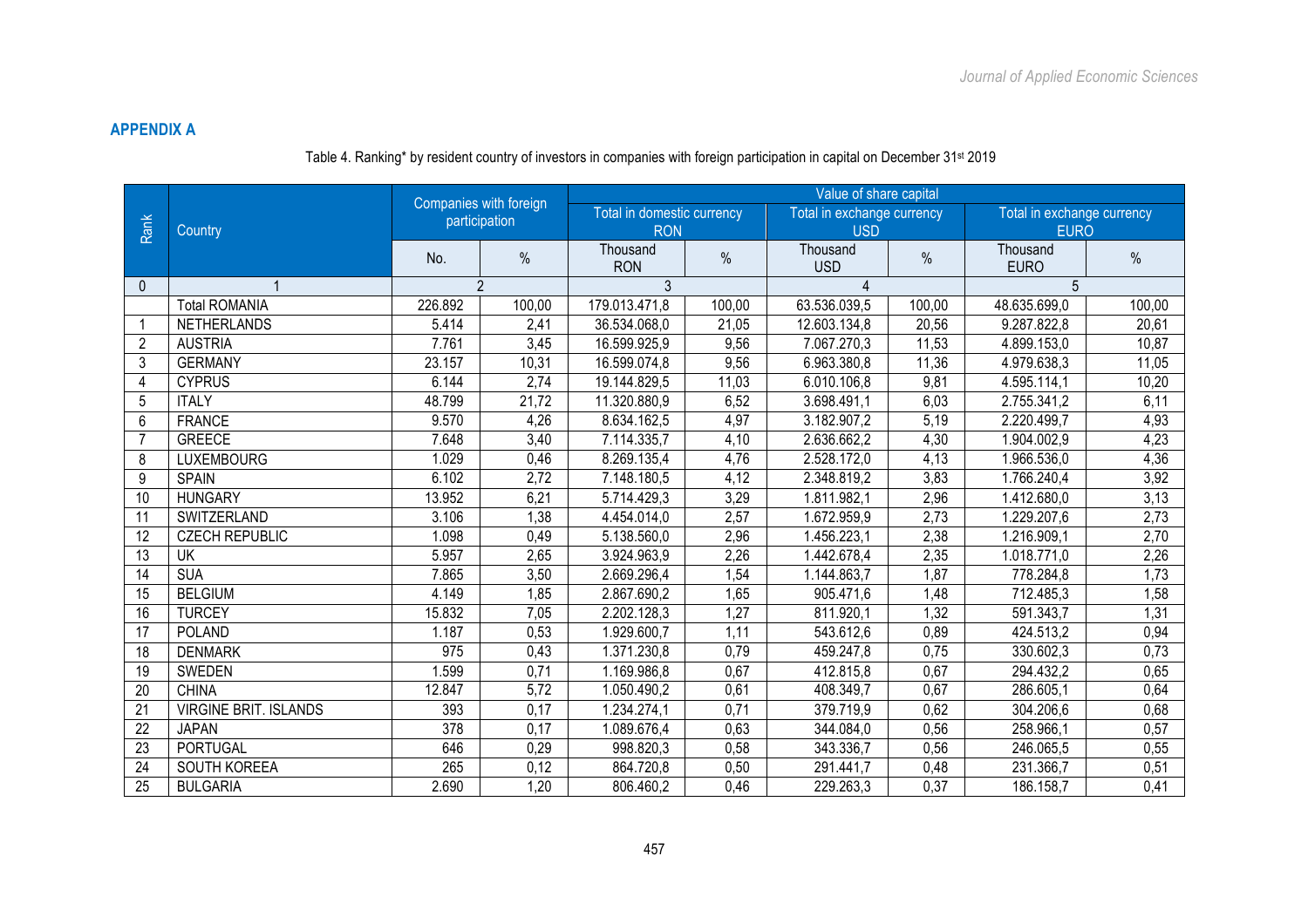| 26 | <b>BERMUDA ISLANDS</b>  | 17    | $***$ | 599.623,7 | 0,35 | 164.005,5 | 0,27 | 137.803,8 | 0,31 |
|----|-------------------------|-------|-------|-----------|------|-----------|------|-----------|------|
| 27 | <b>LEBANON</b>          | 4.245 | 1,89  | 400.047,6 | 0,23 | 161.818,5 | 0,26 | 115.159,3 | 0,26 |
| 28 | CANADA                  | 2.072 | 0,92  | 427.382,5 | 0,25 | 145.703,0 | 0,24 | 107.327,1 | 0,24 |
| 29 | <b>FINLAND</b>          | 200   | 0,09  | 231.784,4 | 0,13 | 123.561,0 | 0,20 | 70.715,5  | 0,16 |
| 30 | <b>NORWAY</b>           | 410   | 0,18  | 377.304,0 | 0,22 | 120.905,1 | 0,20 | 91.103,5  | 0,20 |
| 31 | <b>UKRAIN</b>           | 924   | 0,41  | 436.241,7 | 0,25 | 112.332,3 | 0,18 | 97.889,9  | 0,22 |
| 32 | <b>MALTA</b>            | 194   | 0,09  | 191.180,9 | 0,11 | 58.620,5  | 0,10 | 45.398,8  | 0,10 |
| 33 | <b>MOLDAVIA</b>         | 6.085 | 2,71  | 160.270,2 | 0,09 | 55.580,4  | 0,09 | 40.855,9  | 0,09 |
| 34 | <b>SEYCHELLES</b>       | 52    | 0,02  | 188.471,2 | 0,11 | 55.159,5  | 0,09 | 42.632,2  | 0,09 |
| 35 | <b>BELIZE</b>           | 45    | 0,02  | 169.695,8 | 0,10 | 54.442,4  | 0,09 | 41.513,2  | 0,09 |
| 36 | <b>MARSHALL ISLANDS</b> | 33    | 0,01  | 154.337,7 | 0,09 | 53.677,7  | 0,09 | 37.483,5  | 0,08 |
| 37 | <b>SLOVAKIA</b>         | 758   | 0,34  | 147.037,7 | 0,08 | 50.977,8  | 0,08 | 36.515,4  | 0,08 |
| 38 | <b>SYRIA</b>            | 6.188 | 2,75  | 105.295,4 | 0,06 | 49.399,6  | 0,08 | 34.693,8  | 0,08 |
| 39 | <b>EGIPT</b>            | 1.861 | 0,83  | 115.820,3 | 0,07 | 43.217,0  | 0,07 | 31.455,7  | 0,07 |
| 40 | <b>ISLAND</b>           | 70    | 0,03  | 124.726,9 | 0,07 | 39.231,2  | 0,06 | 21.090,8  | 0,05 |
| 41 | <b>LIECHTENSTEIN</b>    | 224   | 0,10  | 136.009,1 | 0,08 | 38.528,1  | 0,06 | 17.896,2  | 0,04 |
| 42 | <b>RUSSIA</b>           | 546   | 0,24  | 148.848,5 | 0,09 | 37.091,0  | 0,06 | 33.224,9  | 0,07 |
| 43 | AMR.VIRGINE ISLANDS     | 187   | 0,08  | 120.222,7 | 0,07 | 36.236,5  | 0,06 | 27.057,5  | 0,06 |
| 44 | <b>IRELAND</b>          | 943   | 0,42  | 106.195,9 | 0,06 | 33.398,5  | 0,05 | 22.911,5  | 0,05 |
| 45 | SAUDIA ARABIA           | 220   | 0,10  | 98.178,2  | 0,06 | 31.986,6  | 0,05 | 23.912,0  | 0,05 |
| 46 | UNITED ARABIAN EMIRATES | 419   | 0, 19 | 105.872,5 | 0,06 | 29.085,9  | 0,05 | 23.844,6  | 0,05 |
| 47 | <b>JORDAN</b>           | 3.439 | 1,53  | 46.110,4  | 0,03 | 26.441,8  | 0,04 | 17.346,5  | 0,04 |
| 48 | BOSNIA-HERZEGOVINA      | 38    | 0,02  | 88.564,0  | 0,05 | 23.290,8  | 0,04 | 19.377,9  | 0,04 |
| 49 | <b>AUSTRALIA</b>        | 822   | 0,37  | 27.471,9  | 0,02 | 23.066,7  | 0,04 | 13.100,5  | 0,03 |
| 50 | <b>IRAK</b>             | 6.084 | 2,71  | 41.810,5  | 0,02 | 22.596,9  | 0,04 | 15.551,8  | 0,03 |

Note: \*) includes a selection of countries, in relation to the amount of the total subscribed share capital in USD, in descending order (col. 4); col.2 represents the number of registrations made until 31<sup>st</sup> December, 2019. The data on the subscribed share capital include the capital subscriptions for the registration of companies during that specific period, to which the capital increases were added and the share capital subscribed by the companies deleted from the trade register during the that period was substracted.